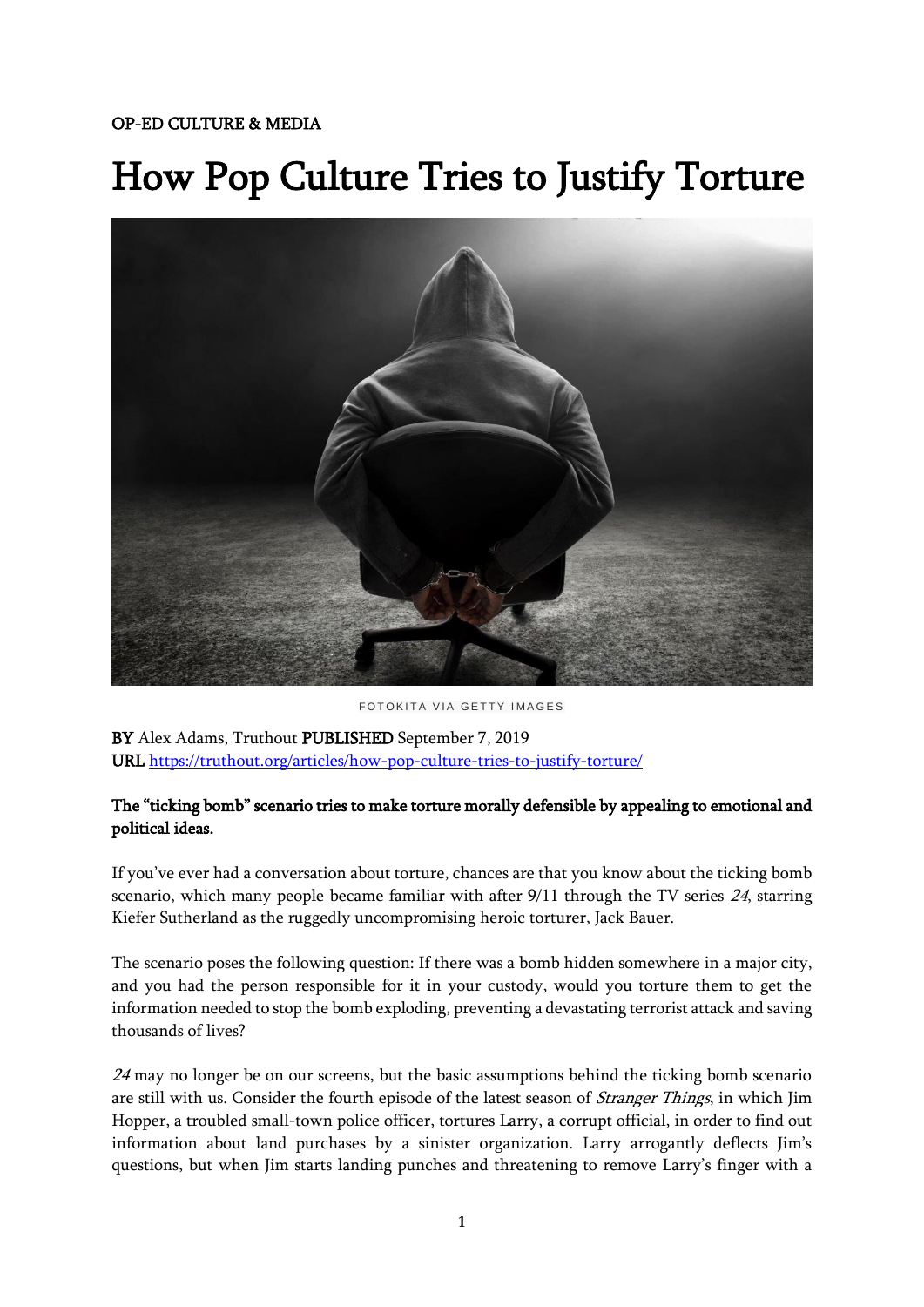cigar-trimmer, Jim gets what he wants: clear and detailed information which allows the plot to proceed.

For those of us who agree that torture is wrong, the ticking bomb scenario is an exasperating argument. This is for a number of reasons. First, it has nothing to do with the real circumstances in which torture is committed today.

The Rendition Project and the Bureau of Investigative Journalism have recently [published](https://www.thebureauinvestigates.com/blog/2019-07-10/cia-torture-unredacted-revealing-hidden-us-senate-torture-report) [CIA](https://www.therenditionproject.org.uk/unredacted/the-report.html)  [Torture Unredacted](https://www.therenditionproject.org.uk/unredacted/the-report.html), a comprehensive report into the post-9/11 CIA torture and rendition regime. This report tells us more about torture as it is actually practiced in the world than any abstract hypothetical scenario can ever tell us. For example, we learn about specifics of individuals who were subjected to gruesome abuses, such as being "held in complete darkness for months on end, chained to bars in the ceiling and forced to soil themselves." We discover that "men were raped, mutilated, and threatened with guns, drills and being buried alive." We learn that declassified cables show that CIA Director Gina Haspel directly and personally committed torture; we learn that none of these actions resulted in any meaningful intelligence information, and so they are not only morally horrifying but operationally counterproductive.

There are many urgent conversations to be had about torture, and ticking bombs feature in none of them. Nonetheless, it has become a ubiquitous argument.

In addition, right-wing political leaders around the world — from [President Trump](https://eu.usatoday.com/story/opinion/2016/02/15/donald-trump-torture-enhanced-interrogation-techniques-editorials-debates/80418458/) to Brazilian President Jair [Bolsonaro](https://uk.reuters.com/article/uk-brazil-politics-torture/brazils-bolsonaro-extols-convicted-torturer-as-a-national-hero-idUKKCN1UY2U1) to Philippine President [Rodrigo Duterte](https://theconversation.com/duterte-philippines-brutal-president-must-be-condemned-but-the-west-is-guilty-of-double-standards-108385) — boast about their support for torture; the British government repeatedly refuses to conduct an inquiry into the role of U.K. [forces in torture;](https://www.amnesty.org.uk/press-releases/uk-government-u-turn-torture-inquiry-branded-disgraceful) and the U.S. Supreme Court has [adopted](https://slate.com/news-and-politics/2019/04/supreme-court-neil-gorsuch-eighth-amendment-death-penalty-torture.html)  [the position](https://slate.com/news-and-politics/2019/04/supreme-court-neil-gorsuch-eighth-amendment-death-penalty-torture.html) that excruciating state executions can be legally sanctioned.

There are many urgent conversations to be had about torture, and ticking bombs feature in none of them. Nonetheless, it has become a ubiquitous argument.

Further, the ticking bomb scenario has a long history — indeed, a distinguished colonial heritage — and has long provided a source of rhetorical and ideological support for torturing regimes, from the French war in Algeria to the contemporary war-on-terror **[black site](https://truthout.org/articles/trading-black-sites-for-nato-membership-eastern-europe-s-role-in-the-us-torture-program/)** prison network. It is, however, always presented in a depoliticized, abstract present that allows us to overlook this history and focus on an isolated, imaginary and misleading case.

In addition, the scenario introduces the idea that even though torture is usually wrong, there are circumstances in which our normative and absolute prohibitions on torture simply don't apply. It therefore undermines the [absolute prohibitions against torture](https://www.ohchr.org/en/professionalinterest/pages/cat.aspx) that operate in international law and that exist in most forms of mainstream moral and ethical codes.

Finally, although it is philosophically incoherent and ethically indefensible, it has the appearance of "straight-talking," "common-sense reasonableness" that makes it very difficult to disagree with. It is absurd, but saying so makes one seem lofty, haughty, dismissive of the concerns of ordinary, "reasonable" people.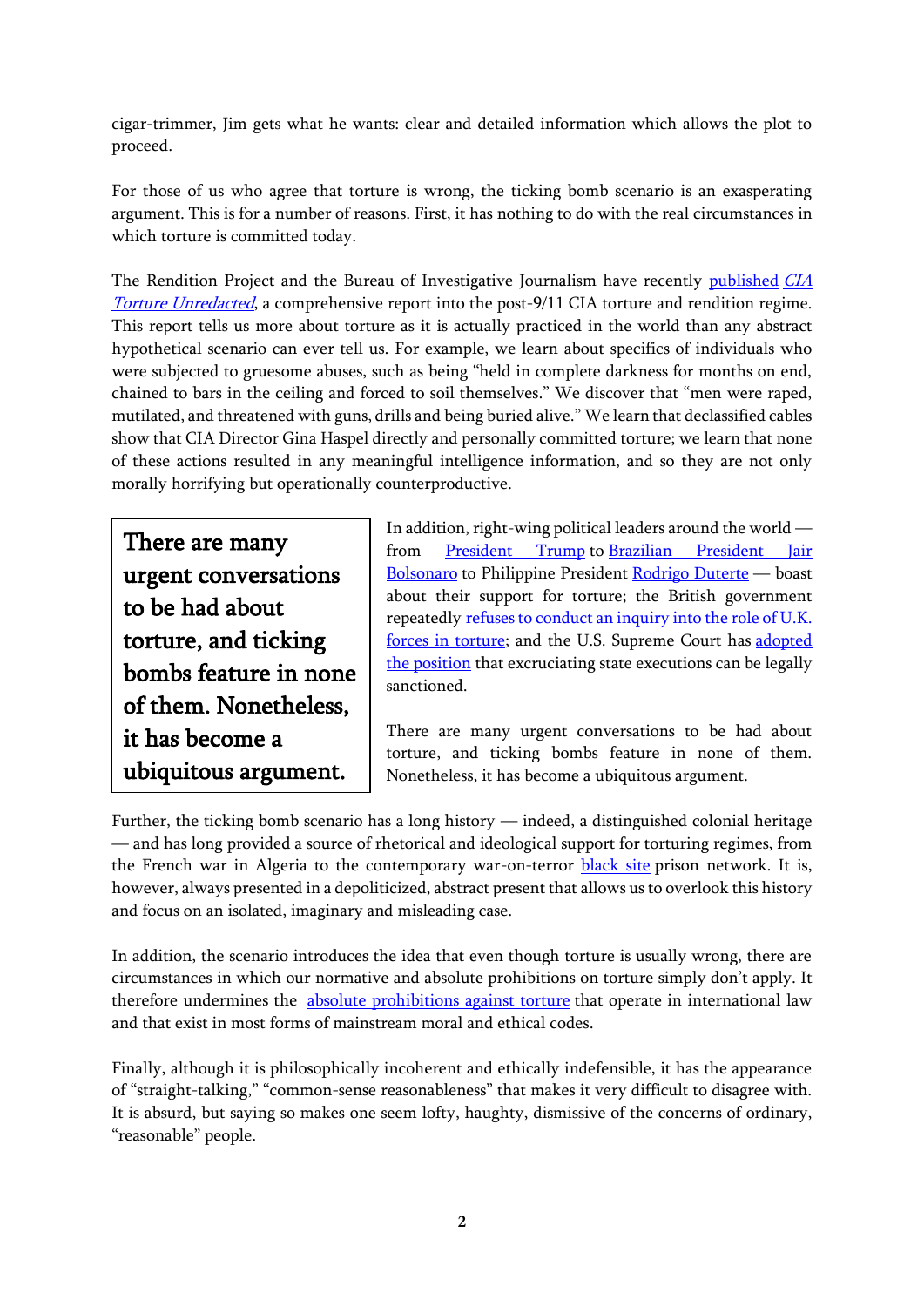The notion that something is common sense, however, should make us suspicious. A range of intellectuals on the left, from [Antonio Gramsci](https://notevenpast.org/gramsci-on-hegemony/) through [Roland Barthes,](https://ceasefiremagazine.co.uk/in-theory-barthes-3/) have argued that political common sense is never neutral, and that agreements over "the obvious" mask ideological positions. Cultural theorist Mark Fisher, for instance, writes in Capitalist Realism that "an ideological position can never be really successful until it is naturalized, and it cannot be naturalized while it is still thought of as a value rather than a fact."

By associating the use of torture with professional expertise, these genres make torture seem like a morally acceptable weapon in the fight against political enemies.

Add to this that an enormous range of cultural productions — from Batman Begins through Unthinkable, Dirty Harry and *Death Wish*  $-$  lavishly dramatize such ideological values, and it's not surprising that a great deal of people find it persuasive. By associating torture with philosophical, political and emotional ideas that appeal to a great deal of people, those who frame the ticking bomb scenario seek to claim that it is "obvious" that people should agree that torture is defensible.

How does this happen? Three key intellectual and emotional ideas are at play that make it seem much more clear-cut than is actually the case.

Firstly, torture is widely understood to have utility value,

and further, is understood to have a particular relationship to terrorism. Military historian Bernard Fall has written that "torture is the particular bane of the terrorist, just as antiaircraft artillery is that of the airman or machine-gun fire that of the foot soldier," for instance. (We should not take this seriously – I only intend to show that this connection is made by military theoreticians.)

Counterterrorism and espionage fictions — from Jean Lartéguy to Tom Clancy and <sup>24</sup> — represent torture as an objectively useful and effective part of spycraft. By associating the use of torture with professional expertise, these genres make torture seem like a morally acceptable weapon in the fight against political enemies. Sometimes, in this genre, torture is simply one of the things that needs to be done in order to acquire information. Each part of spycraft has a particular professional application: If a nut is loose, you tighten it; if a terrorist has information, you torture it out of him.

For the avoidance of doubt, I should add that there is, in fact, a clear consensus on this issue. Torture certainly makes people speak. But the idea that it is a clear route to actionable, useful information is a total fallacy. In his landmark study, *[Torture and Democracy](https://press.princeton.edu/titles/8490.html)*, Darius Rejali writes that "for harvesting information, torture is the clumsiest method available to organizations, even clumsier in some cases than flipping coins or shooting randomly into crowds."